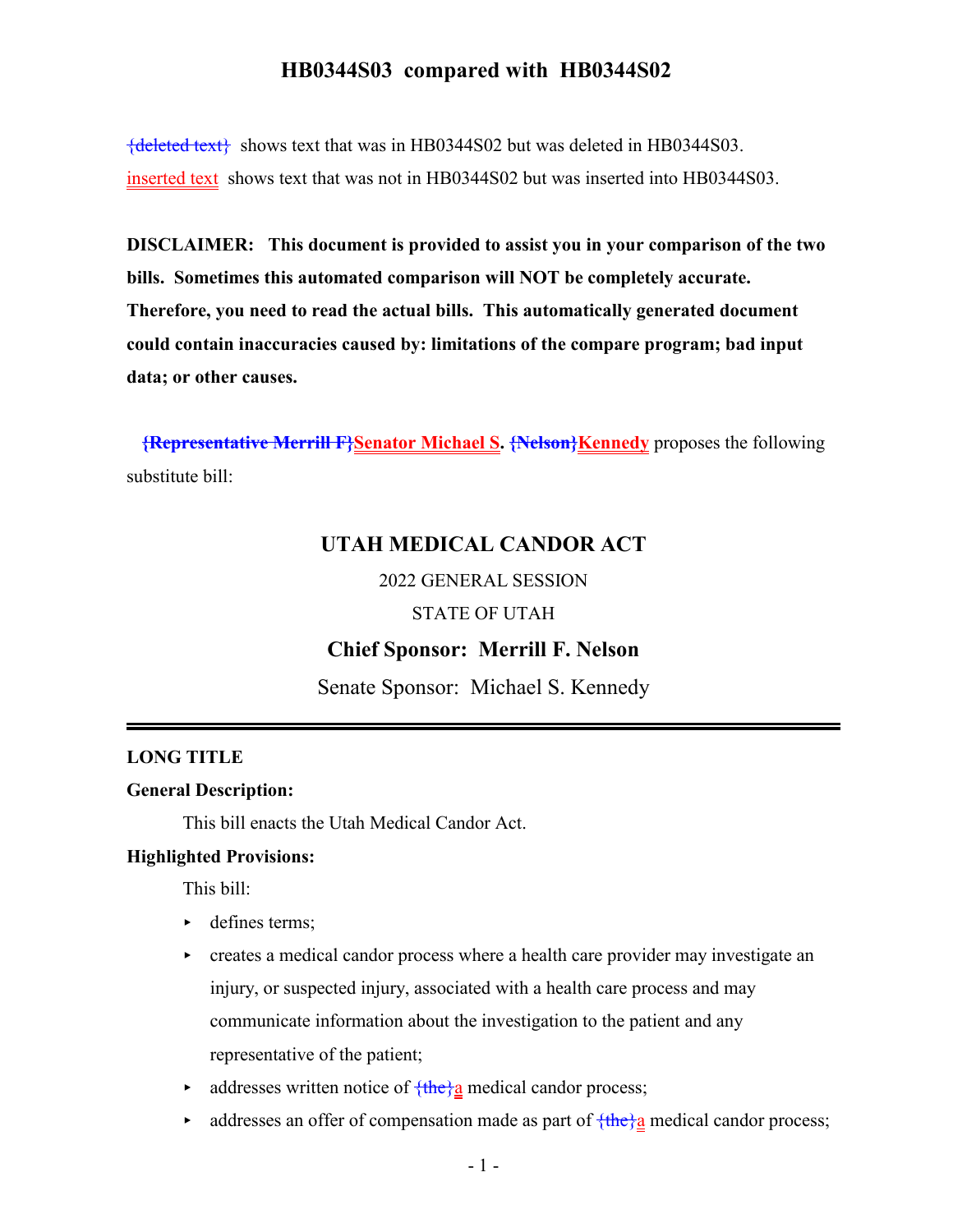- $\blacktriangleright$  addresses confidentiality, disclosure, and effect of communications, materials, or information that is created for or during  ${the}a$  medical candor process;
- $\rightarrow$  addresses the confidentiality of  $\{$  factual  $\}$  information from a patient's medical record that is used or disclosed in  $\frac{\text{the}}{2}$  medical candor process;
- $\geq$  addresses the confidentiality of any communication, material, or information provided to a patient or a representative of a patient before participation in a medical candor process;
- $\blacktriangleright$  addresses the recording of communications during  $\frac{\text{the}}{a}$  medical candor process;
- addresses reporting requirements in relation to  $\frac{\text{the}}{a}$  medical candor process; and
- < allows for the disclosure of deidentified information or data of an adverse {incident}event for certain purposes.

#### **Money Appropriated in this Bill:**

None

#### **Other Special Clauses:**

This bill provides revisor instructions.

#### **Utah Code Sections Affected:**

ENACTS:

**78B-3-450**, Utah Code Annotated 1953

**78B-3-451**, Utah Code Annotated 1953

**78B-3-452**, Utah Code Annotated 1953

**78B-3-453**, Utah Code Annotated 1953

**78B-3-454**, Utah Code Annotated 1953

*Be it enacted by the Legislature of the state of Utah:*

Section 1. Section **78B-3-450** is enacted to read:

#### **Part 4a. Utah Medical Candor Act**

#### **78B-3-450. Definitions.**

As used in this **{chapter}part:** 

(1) "Adverse event" means an injury or suspected injury that is associated with a health care process rather than an underlying condition of a patient or a disease.

(2) "Affected party" means: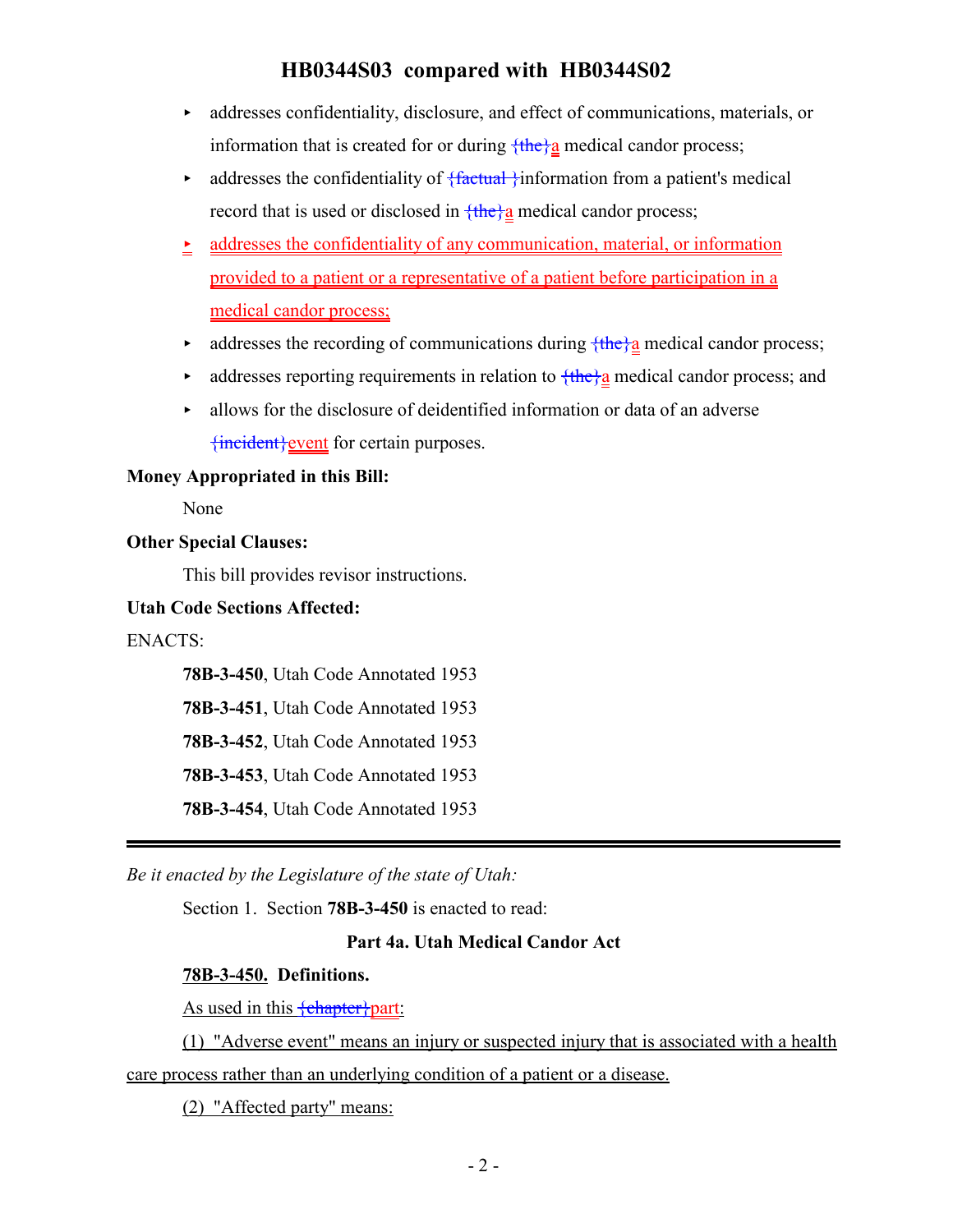(a) a patient; and

(b) any representative of a patient.

(3) "Communication" means any written or oral communication  $\frac{1}{2}$  made in preparation  $\frac{f}{c}$ created for or during  $\frac{f}{c}$  medical candor process.

(4) "Governmental entity" means the same as that term is defined in Section 63G-7-102.

(5) "Health care" means the same as that term is defined in Section 78B-3-403.

(6) "Health care provider" means the same as that term is defined in Section

78B-3-403.

(7) "Malpractice action against a health provider" means the same as that term is defined in Section 78B-3-403.

(8) "Medical candor process" means the process described in Section 78B-3-451.

(9) "Patient" means the same as that term is defined in Section 78B-3-403.

(10) "Public employee" means the same as the term "employee" as defined in Section  $63G-7-102$ .

(11) (a) Except as provided in Subsection (11)(c), "representative" means the same as that term is defined in Section 78B-3-403.

(b) "Representative" includes:

(i) a parent of a child regardless of whether the parent is the custodial or noncustodial parent;

(ii) a legal guardian of a child;

(iii) a person designated to make decisions on behalf of a patient under a power of attorney, an advanced health care directive, or a similar legal document;

(iv) a default surrogate as defined in Section 75-2a-108; and

(v) if the patient is deceased, the personal representative of the patient's estate or the patient's heirs as defined in Sections 75-1-201 and 78B-3-105.

(c) "Representative" does not include a parent of a child if the parent's parental rights have been terminated by a court.

(12) "State" means the same as that term is defined in Section 63G-7-102.

Section 2. Section **78B-3-451** is enacted to read:

**78B-3-451. Medical candor process.**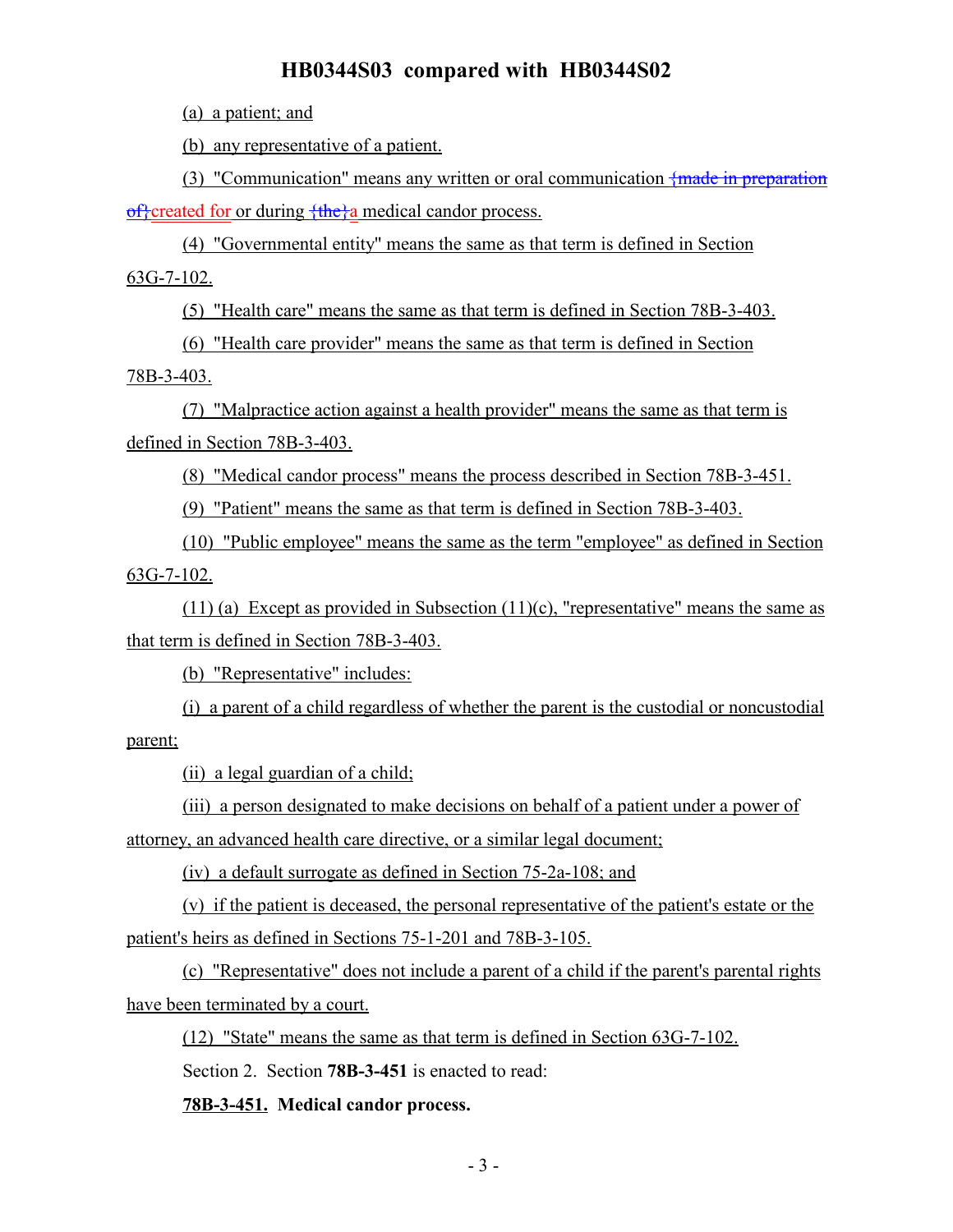In accordance with this part, a health care provider may engage an affected party in a process where the health care provider and any other health care provider notified in Subsection 78B-3-452(1)(b) that chooses to participate in the process that:

(1) conducts an investigation into an adverse event involving a patient and the health care provided to the patient;

(2) communicates information to the affected party regarding information gathered during an investigation described in Subsection (1);

(3) communicates to the affected party the steps that the health care provider will take to prevent future occurrences of the adverse event; and

(4) determines whether to make an offer of compensation to the affected party for the adverse event.

Section 3. Section **78B-3-452** is enacted to read:

#### **78B-3-452. Notice of medical candor process.**

(1) If a health care provider wishes to engage an affected party in  $\frac{1}{10}$  medical candor process, the health care provider shall:

(a) provide a written notice described in Subsection (2) to the affected party within 365 days after the day on which the health care provider knew of the adverse event involving  ${the}a$  patient;

(b) provide a written notice, in a timely manner, to any other health care provider involved in the adverse event that invites the health care provider to participate in  $\frac{f_{th}}{f_{th}}$ medical candor process; and

(c) inform, in a timely manner, any health care provider described in Subsection (1)(b) of an affected party's decision of whether to participate in  $\frac{f_{thc}}{a}$  medical candor process.

(2) A written notice under Subsection (1)(a) shall:

(a) include an explanation of:

(i) the patient's right to receive a copy of the patient's medical records related to the adverse event; and

(ii) the patient's right to authorize the release of the patient's medical records related to the adverse event to any third party;

(b) include a statement regarding the affected party's right to seek legal counsel at the affected party's expense and to have legal counsel present throughout  $\frac{f_{the}}{g}$  medical candor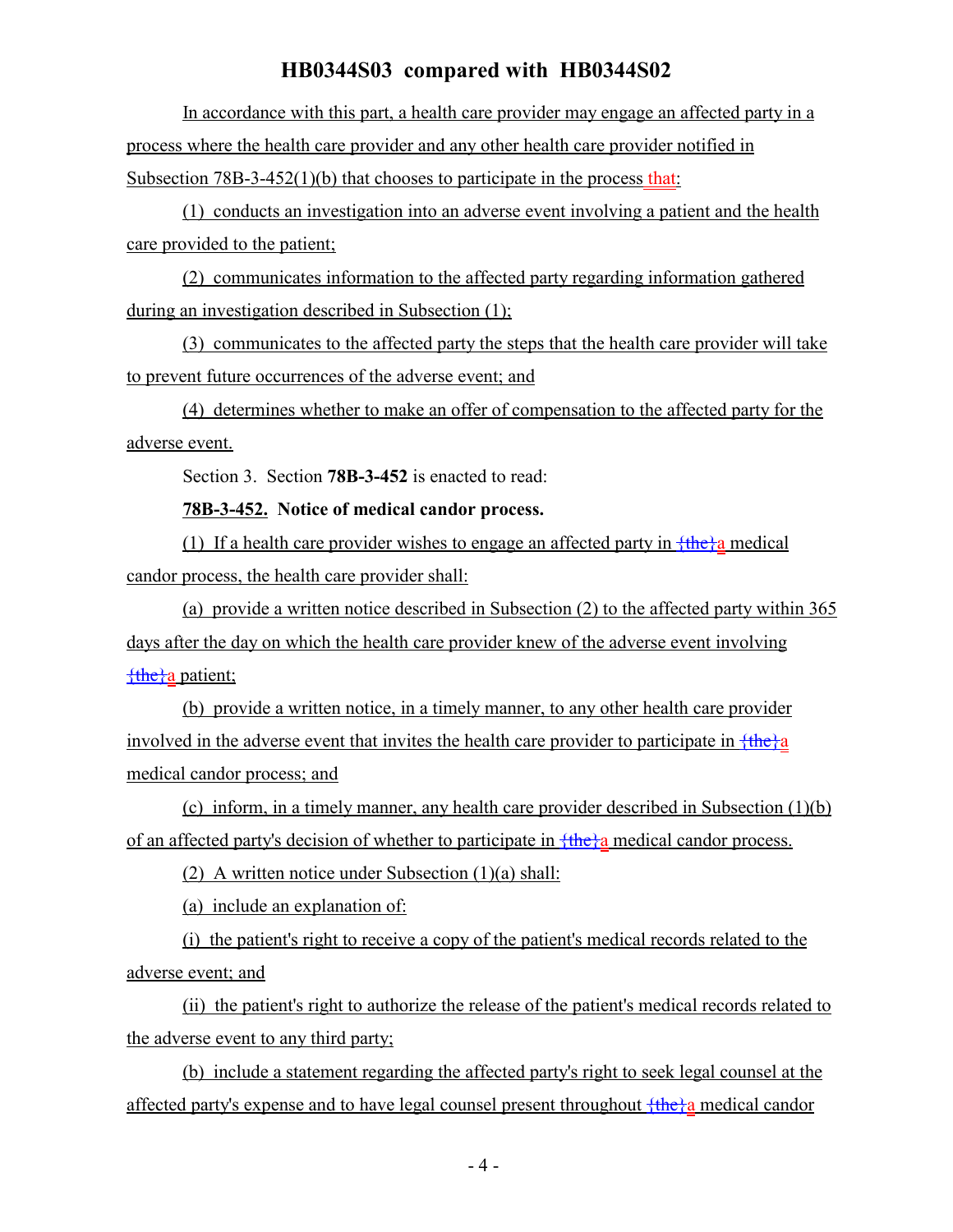process;

(c) notify the affected party that there are time limitations for a malpractice action against a health care provider and that  $\frac{f_{th}}{f_{th}}$  medical candor process does not alter or extend the time limitations for a malpractice action against a health care provider;

(d) if the health care provider is a public employee or a governmental entity, notify the affected party that participation in  $f$ the $\}a$  medical candor process does not alter or extend the deadline for filing the notice of claim required under Section 63G-7-401;

(e) notify the affected party that if the affected party chooses to participate in  ${the}a$ medical candor process with a health care provider:

(i) any communication, material, or information created for or during the medical candor process, including a communication to participate in the medical candor process, is confidential, not discoverable, and inadmissible as evidence in a judicial, administrative, or arbitration proceeding arising out of the adverse event; and

(ii) a party to the medical candor process may not record any communication without the mutual consent of all parties to the medical candor process; and

(f) advise the affected party that the affected party, the health care provider, and any other person that participates in  $\frac{f \cdot \text{the}}{a}$  medical candor process must agree, in writing, to the terms and conditions of the medical candor process in order to participate.

(3) If, after receiving a written notice, an affected party wishes to participate in  $\frac{\text{the}}{\text{a}}$ medical candor process, the affected party must agree, in writing, to the terms and conditions provided in the written notice described in Subsection (2).

(4) If an affected party agrees to participate in  $\frac{f_{th}}{g}$  medical candor process, the affected party and the health care provider may include another person in the medical candor process if:

(a) the person receives written notice in accordance with this section; and

(b) the person agrees, in writing, to the terms and conditions provided in the written notice described in Subsection (2).

Section 4. Section **78B-3-453** is enacted to read:

**78B-3-453. Nonparticipating health care providers -- Offer of compensation -- Payment.**

(1) If any communications, materials, or information in any form during  ${the}_i$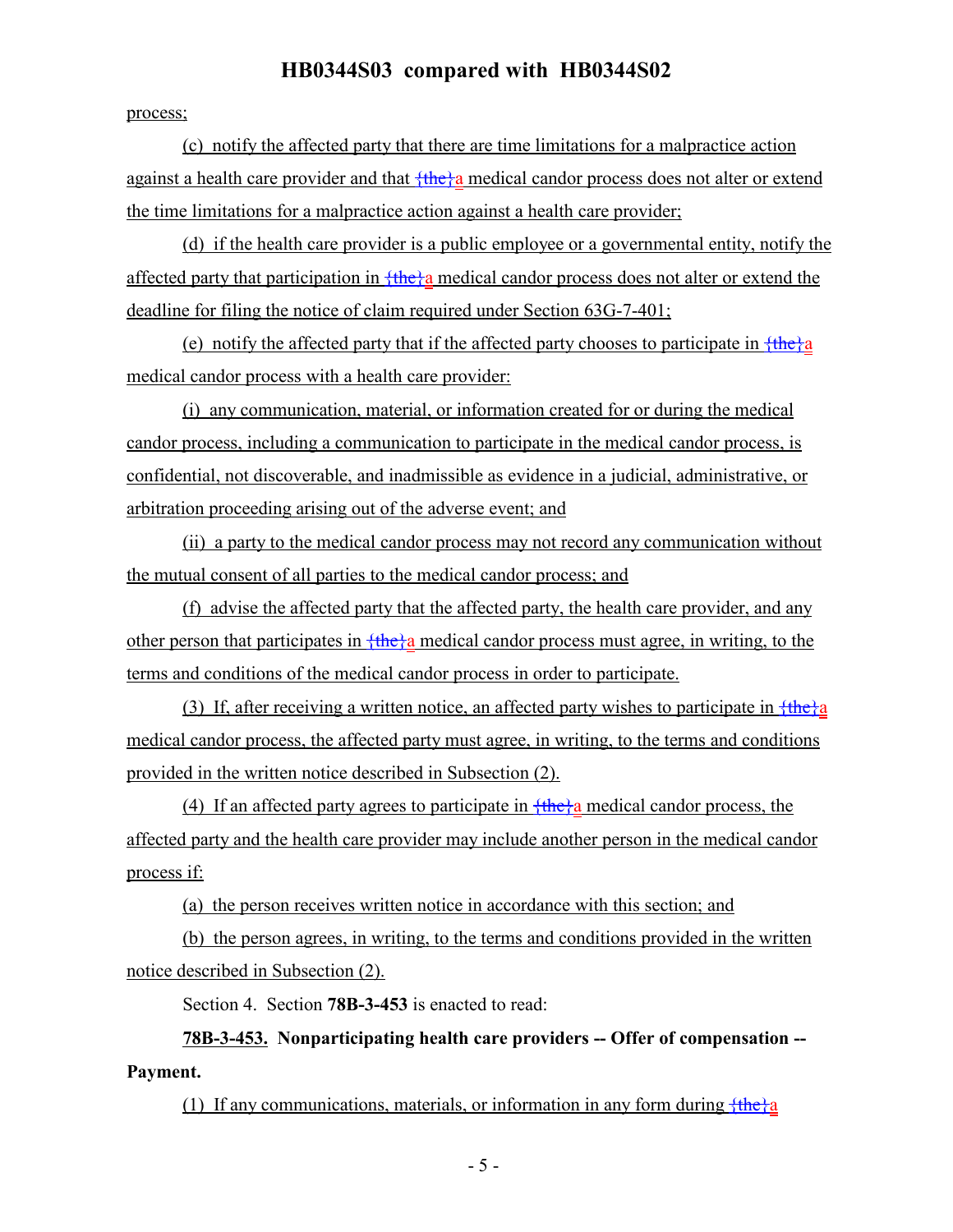medical candor process involve a health care provider that was notified under Subsection 78B-3-451(1)(b) but the health care provider is not participating in the medical candor process, a participating health care provider:

(a) may provide only materials or information from the medical record to the affected party regarding any health care provided by the nonparticipating health care provider;

(b) may not characterize, describe, or evaluate health care provided or not provided by the nonparticipating health care provider;

(c) may not attribute fault, blame, or responsibility for the adverse event to the nonparticipating health care provider; and

(d) shall inform the affected party of the limitations and requirements described in Subsections (1)(a), (b), and (c) on any communications, materials, or information made or provided by the participating health care provider in  ${f$ regards $}$ regard to a nonparticipating health care provider.

(2) (a) If a health care provider determines that no offer of compensation is warranted during  $\frac{f_{\text{the}}}{a}$  medical candor process, the health care provider may orally communicate that decision to the affected party.

(b) If a health care provider determines that an offer of compensation is warranted during  ${the}$  a medical candor process, the health care provider shall provide the affected party with a written offer of compensation.

(3) If a health care provider makes an offer of compensation to an affected party during  $\frac{f$ the $\}a$  medical candor process and the affected party is not represented by legal counsel, the health care provider shall:

(a) advise the affected party of the affected party's right to seek legal counsel, at the affected party's expense, regarding the offer of compensation; and

(b) notify the affected party that the affected party may be legally required to repay medical and other expenses that were paid by a third party, including private health insurance, Medicare, or Medicaid.

(4) (a) All parties to an offer of compensation shall negotiate the form of the relevant documents.

(b) As a condition of an offer of compensation under this section, a health care provider may require an affected party to: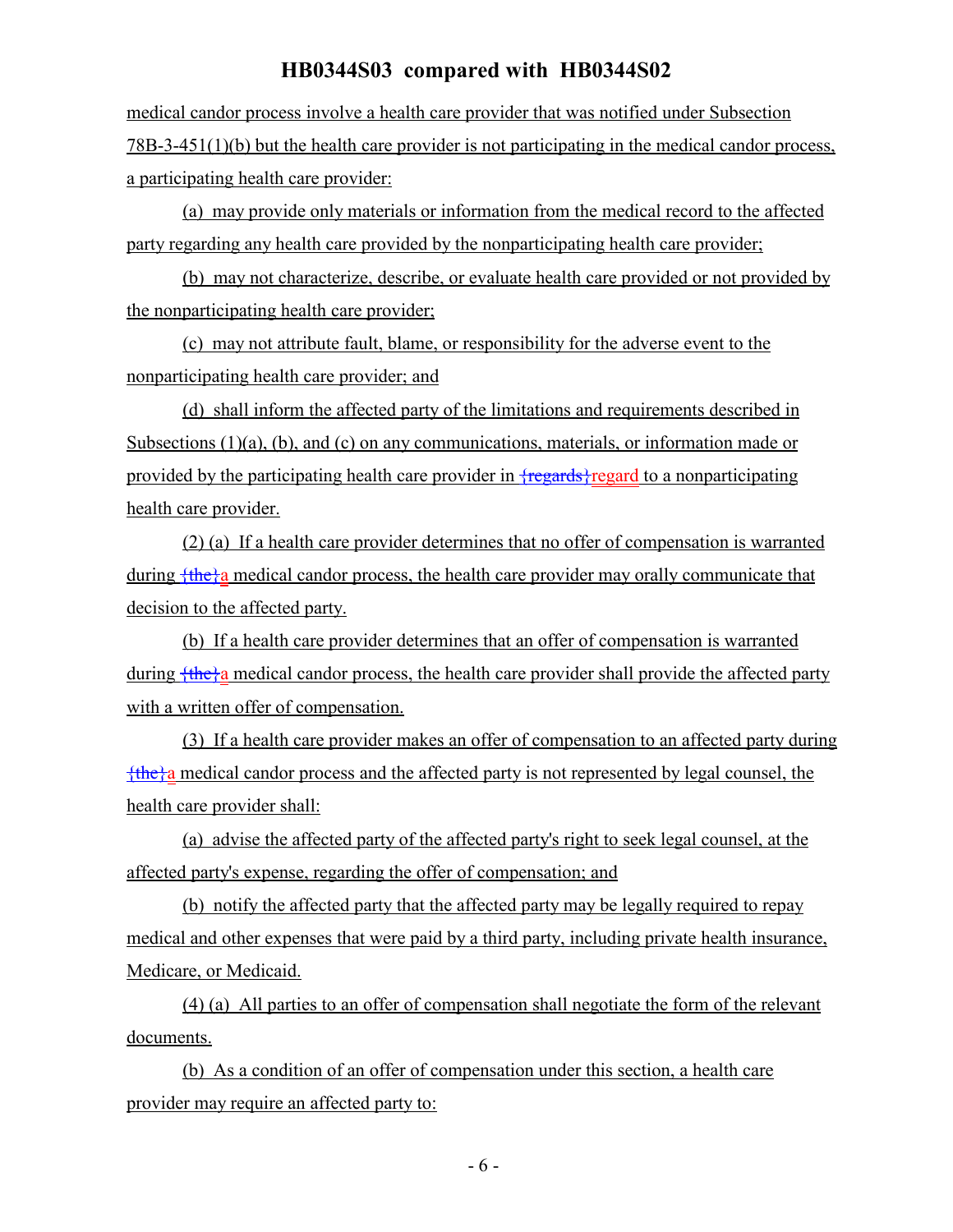(i) execute any document that is necessary to carry out an agreement between the parties regarding the offer of compensation; and

(ii) if court approval is required for compensation to a minor, obtain court approval for the offer of compensation.

(5) If an affected party did not present a written claim or demand for payment before the affected party accepts and receives an offer of compensation as part of  $\frac{f_{thc}}{a}$  medical candor process, the payment of compensation to the affected party is not a payment resulting from:

(a) a written claim or demand for payment; or

(b) a professional liability claim or a settlement for purposes of Sections 58-67-302, 58-67-302.7, 58-68-302, and 58-71-302.

Section 5. Section **78B-3-454** is enacted to read:

**78B-3-454. Confidentiality and effect of medical candor process -- Recording of medical candor process -- Exception for deidentified information or data.**

(1)  $\overline{\{\text{AII}\}\text{Except}}$  as provided in Subsections (2), (3), and (4), all communications, materials, and information in any form specifically created for or during a medical candor process, including the findings or conclusions of the investigation and any offer of compensation, are confidential and privileged in any administrative, judicial, or arbitration proceeding.

(2) Any communication, material, or information in any form that is made or provided in the ordinary course of business, including a medical record or a business record, that is otherwise discoverable or admissible and is not specifically created for or during a medical candor process is not privileged by the use or disclosure of the communication, material, or information during  ${$ the $}a$  medical candor process.

(3) (a) Any  $\{$ factual  $\}$ information that is required to be documented in a patient's medical record under state or federal law <del>{regarding accidents, injuries, complications,</del> hospital-acquired infections, or reactions to medications, treatments, or anesthesia } is not privileged by the use or disclosure of the  $\{$ factual  $\}$ information during  $\{$ the $\}$ a medical candor process.

(b)  $\frac{1}{100}$   $\frac{1}{100}$   $\frac{1}{100}$   $\frac{1}{100}$   $\frac{1}{100}$   $\frac{1}{100}$   $\frac{1}{100}$   $\frac{1}{100}$   $\frac{1}{100}$   $\frac{1}{100}$   $\frac{1}{100}$   $\frac{1}{100}$   $\frac{1}{100}$   $\frac{1}{100}$   $\frac{1}{100}$   $\frac{1}{100}$   $\frac{1}{100}$   $\frac{1}{100}$  an individual's mental impressions, conclusions, or opinions that are formed outside the course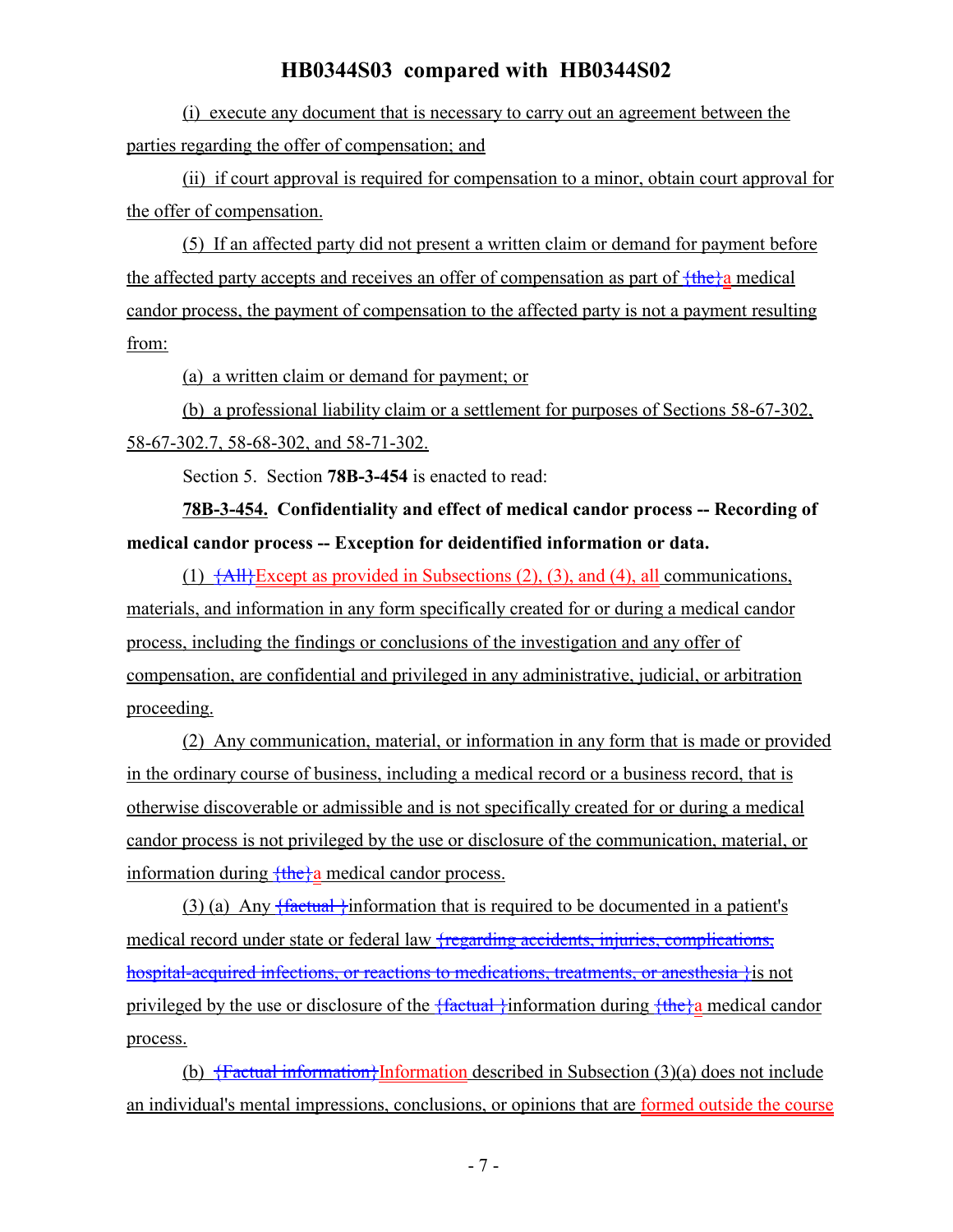and scope of the patient's care and treatment and are used or disclosed in a medical candor process.

(4) (a) Any communication, material, or information in any form that is provided to an affected party before the affected party's written agreement to participate in a medical candor process is not privileged by the use or disclosure of the communication, material, or information during a medical candor process.

(b) Any communication, material, or information described in Subsection (4)(a) does not include a written notice described in Section 78B-3-452.

 $(\frac{44}{5})$  A communication or offer of compensation made in preparation for or during {the}a medical candor process does not constitute an admission of liability.

 $({5}6)$  Nothing in this part alters or limits the confidential, privileged, or protected nature of communications, information, memoranda, work product, documents, and other materials under other provisions of law.

 $({677})$  (a) Notwithstanding Section 77-23a-4, a party to a medical candor process may not record any communication without the mutual consent of all parties to the medical candor process.

(b) A recording made without mutual consent of all parties to the medical candor process may not be used for any purpose.

 $({}^{47}{}_{6}^{8})$  (a) Notwithstanding any other provision of law, any communication, material, or information created for or during a medical candor process:

(i) is not subject to reporting requirements by a health care provider; and

(ii) does not create a reporting requirement for a health care provider.

(b) If there are reporting requirements independent of, and supported by, information or evidence other than any communication, material, or information created for or during a medical candor process, the reporting shall proceed as if there were no communication, material, or information created for or during the medical candor process.

(c) This Subsection  $(\frac{77}{8})$  does not release an individual or a health care provider from complying with a reporting requirement.

 $(\frac{8}{9})$  (a) A health care provider that participates in  $\frac{1}{10}$  medical candor process may provide deidentified information or data about  $\frac{\{an\}}{\{an\}}$  the adverse incident to an agency, company, or organization for the purpose of research, education, patient safety, quality of care,